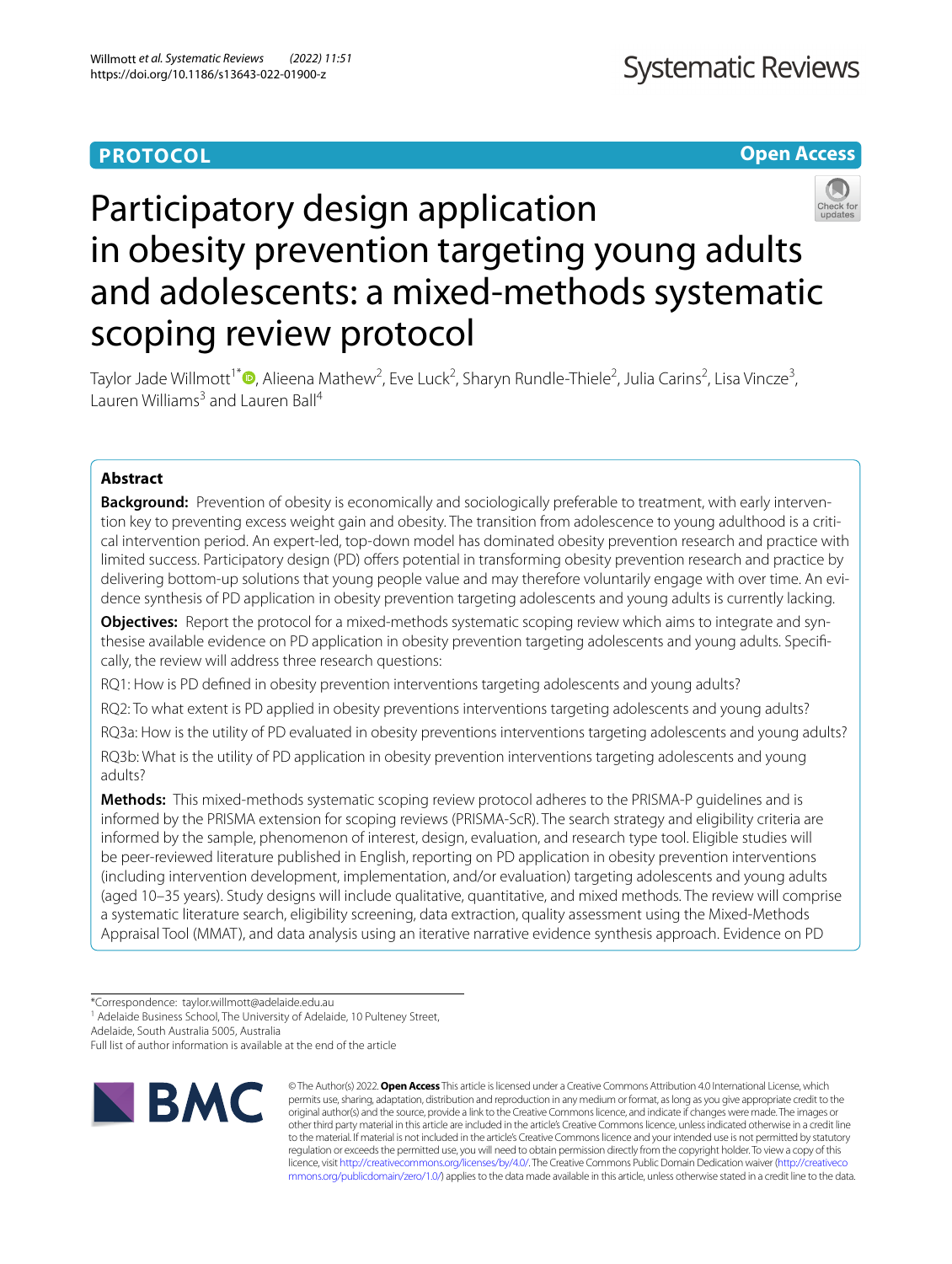application will be thematically integrated in terms of who was involved, when they were involved, and how and why they were involved. Further thematic analyses will be conducted according to the MATE taxonomy and the United Kingdom Medical Research Council (UK MRC's) key functions of process evaluations. The MATE taxonomy classifes PD application in terms of methodology, agent of change, training, and engagement. The MRC describes three functions of process evaluations: implementation, mechanisms of impact, and context. Applying both in the evidence synthe‑ sis is intended to provide a more complete picture of PD application. Exploratory analyses will be conducted to assess any potential associations between PD application and efectiveness across key outcomes (weight, physical activity, sedentary time, nutrition and dietary habit, mental health, and sleep) reported within intervention evaluations.

**Conclusions:** Elucidating PD application is a prerequisite to establishing its utility. Through the location and synthesis of available evidence on PD application in obesity prevention targeting adolescents and young adults, this review will categorise and describe diferent methods of PD application and explore the utility of PD application including whether any diferences may be observed between PD method applied and the efectiveness of obesity prevention interventions. Implications will be delineated from the narrative evidence synthesis to inform future research and advance practice in this context.

# **Systematic review registration:** PROSPERO [CRD42021268240](https://www.crd.york.ac.uk/prospero/display_record.php?ID=CRD42021268240)

**Keywords:** Overweight, Obesity, Obesity prevention, Participatory design, Person centred, Systematic review, User centred, Weight gain prevention, Weight management, Young adults

# **Background**

The global burden of disease associated with overweight and obesity is signifcant, widespread, and increasing exponentially. More than 1.9 billion adults are overweight or obese worldwide  $[1]$  $[1]$ . The prevalence of overweight and obesity has nearly tripled since 1975 when rates first began to rise  $[1]$ . This trend shows no sign of slowing down, with a 2016 noncommunicable disease (NCD) risk factor collaboration study warning that if post-2000 trends continue, the probability of meeting the global obesity target—a halt in the rise of global obesity prevalence to match 2010 rates—is virtually zero [\[2\]](#page-5-1). In the absence of a successful and sustained reduction in rates of overweight and obesity, health and economic costs will reach uncontrollable levels [[3\]](#page-5-2). Overweight and obesity are associated with an increased risk of developing certain chronic diseases such as cardiovascular disease, diabetes, chronic kidney disease, osteoarthritis, and some cancers [[4–](#page-5-3)[6\]](#page-5-4).

Medical treatments, including pharmaceuticals, are not sociologically appropriate or sufficient to reduce the rising burden of overweight and obesity [\[7](#page-5-5), [8](#page-5-6)], and the continuation of this approach will fail to achieve desired outcomes [[9\]](#page-5-7). Reversal of rising rates of overweight and obesity around the world has yet to occur  $[8, 9]$  $[8, 9]$  $[8, 9]$  $[8, 9]$ ; thus, prevention is critical to halting future incidence of overweight and obesity [\[7](#page-5-5), [10](#page-5-8)]. Australia spends AU \$89 per person each year on health prevention, representing 1.34% of all health spending  $[11]$  $[11]$ . The lack of political will to invest in prevention is surprising given that in 2006, the prevalence cost per year for each adult with obesity was estimated at \$554, and the value of an obesity cure was estimated to be \$6903 per person with obesity [\[12](#page-5-10)].

A 2019 OECD reports fnd that for each US \$1 invested in tackling overweight, up to US \$5.6 will be returned in economic benefts [\[13](#page-5-11)]. Early intervention to support weight management and prevent excessive weight gain is urgently needed to deliver sustained progress over the long term  $[6]$  $[6]$ .

Efective weight gain prevention approaches have the potential to simultaneously improve the health and wellbeing of young people and reduce the economic burden for society via a reduction healthcare and productivity costs associated with overweight and obesity [[6,](#page-5-4) [14](#page-5-12)]. Eforts to prevent obesity have mainly focused on children, whereas other important age groups have been overlooked  $[15]$  $[15]$ . The transition from adolescence to young adulthood is a critical period for weight gain prevention  $[16]$ . Furthermore, the most rapid weight gain in the life course has been observed during adolescence progressing through to the early twenties to mid-thirties [[15\]](#page-6-0). Incident obesity at a younger age is associated with an increased risk of chronic disease and mortality in later adult life [[5,](#page-5-13) [15](#page-6-0), [17\]](#page-6-2).

Weight gain during adolescence and young adulthood has been associated with declines in physical activity, increases in sedentary behaviour, and poor dietary habits [[5,](#page-5-13) [6,](#page-5-4) [18](#page-6-3)]. Higher levels of screen time and lower levels of physical activity among adolescents have been associated with lower life satisfaction and higher psychosomatic complaints [\[19](#page-6-4)]. For young adults, weight gain is linked to major life transitions that occur during this transitional period including moving out of home, starting work, and/or tertiary study  $[20]$  $[20]$  $[20]$ . Preventive interventions targeting behaviour change must form the primary mechanisms to reduce the growing burden of disease associated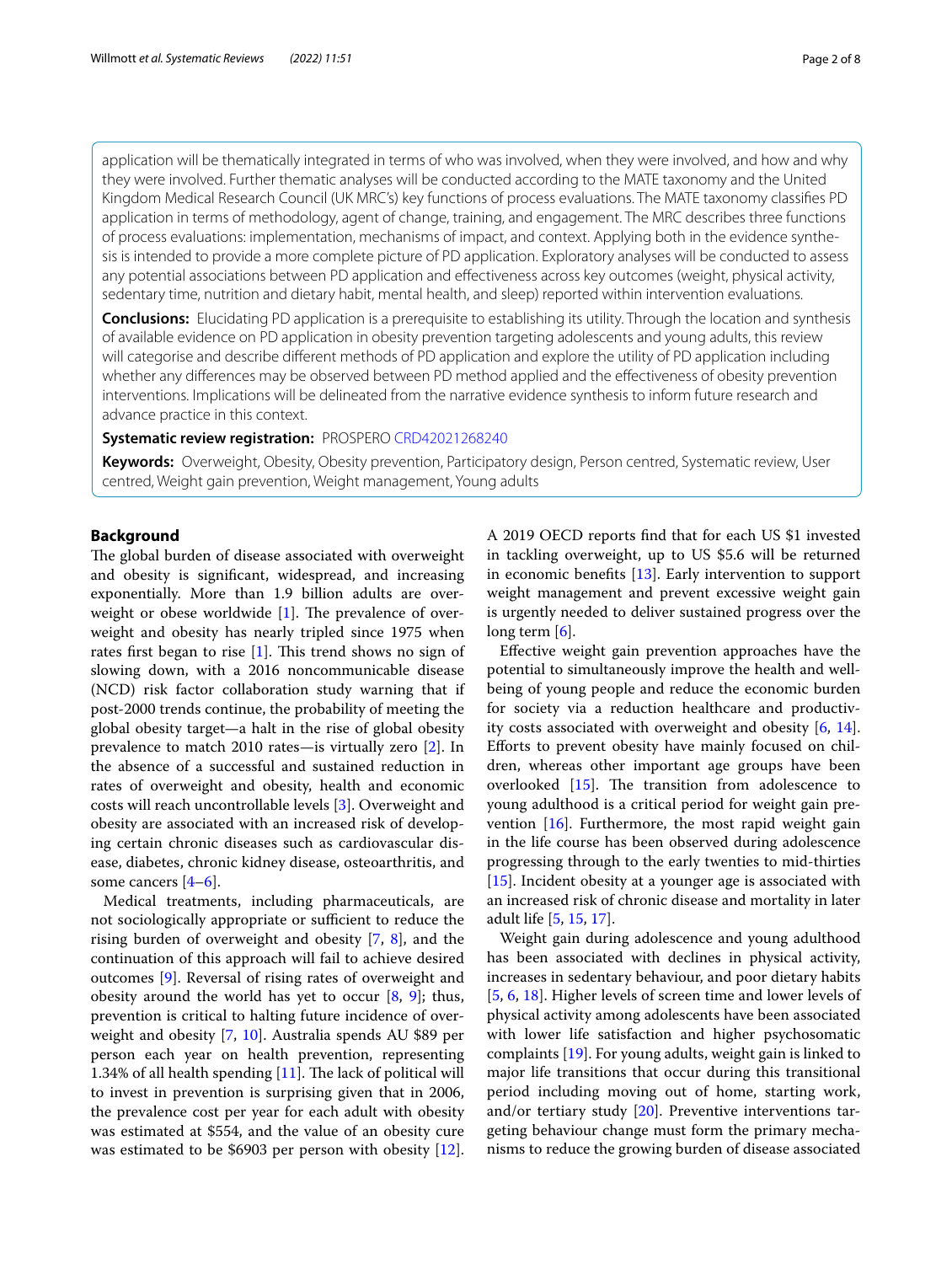with overweight and obesity [\[21](#page-6-6)]. Focusing prevention eforts on the transition from adolescence to young adulthood where excess weight gain occurs is likely to yield the highest return on investment [\[13\]](#page-5-11). Targeted weight management approaches for adolescents and young adults have contributed to improved outcomes for this high-risk population; however, suboptimal engagement and variability in response present challenges [[22\]](#page-6-7). Taken together, evidence-based programs which focus on the unique needs and wants of the target population (adolescents and young adults) are urgently needed to halt the rising rates of overweight and obesity and improve physical and mental well-being of future generations.

Evidence reviews indicate that an expert-led, top-down model has dominated obesity prevention research and practice [\[23](#page-6-8)], with limited success [[9\]](#page-5-7). Given that adolescence and young adulthood are developmentally unique life stages characterised by hormonal changes and cognitive development [[5,](#page-5-13) [24\]](#page-6-9), as well as rapidly shifting life circumstances related to home, work, family, and social relationships [\[20](#page-6-5)], weight management interventions targeting this transitional life stage must address both protective and risk factors. For example, prevention interventions targeting adolescents and young adults must address the factors known to contribute to excess weight gain [\[5](#page-5-13), [6,](#page-5-4) [20\]](#page-6-5), work to remove barriers preventing the adoption and sustained practice of healthful behaviours including environmental impediments [[24,](#page-6-9) [25](#page-6-10)], and ensure adolescents' and young adults' needs and preferences are met within intervention design and delivery to promote continued engagement over time.

Evidence describing how best to engage and retain adolescents and young adults in weight gain prevention interventions is scant [[22](#page-6-7), [26](#page-6-11)[–29](#page-6-12)]. Recent research has underscored the importance of involving intended end users (i.e. those afected by the phenomena under investigation with real lived experience) in the design, implementation, and evaluation of obesity prevention interventions [\[30\]](#page-6-13). End-user involvement utilising participatory design (PD) principles and methods has been suggested as an approach that may be applied to improve engagement and retention in obesity prevention interventions  $[30, 31]$  $[30, 31]$  $[30, 31]$  $[30, 31]$ . PD is an umbrella term that encompasses a broad range of human-centred (see also citizen, consumer, person, user-centred) approaches and methods [\[32,](#page-6-15) [33](#page-6-16)], all varying in their extent of participant involvement [[32\]](#page-6-15). PD broadly refers to the involvement of designers and users (participants) in a cooperative design process [[32\]](#page-6-15). PD may represent user involvement where the audience targeted for change serve as informants (i.e. users are asked for input and feedback), or they serve as co-creator/co-designers (i.e. users are engaged as equal partners) from the outset of intervention development.

Owing to its involvement of users, PD engages those afected by a given problem at the grassroots level [\[34](#page-6-17)]. By ensuring user needs and preferences are met within intervention design, PD offers potential for improving subsequent intervention outcomes such as user adoption, engagement, satisfaction, and retention [[35](#page-6-18)].

While there is a growing evidence base indicating the involvement of those who are afected by a problem in its solution generation process can enhance outcomes achieved [[36,](#page-6-19) [37\]](#page-6-20), there is currently no available synthesis of evidence reporting on the utility or efectiveness of applying PD within intervention design, implementation, and evaluation of obesity prevention interventions targeting adolescents and young adults. PD ofers a promising avenue to advance obesity prevention research and practice, ensuring programmes account for the knowledge, skills, and lived experience of the target audience throughout the intervention design process [\[34](#page-6-17)] and, more importantly, during the implementation process empowering more people to take agency in their own health and well-being [[33\]](#page-6-16) through the delivery of interventions more closely aligned to their needs and wants.

## **Rationale**

Previous reviews of obesity prevention interventions (in-person and technology-supported) targeting adolescents and young adults have focused primarily on pooling primary outcome results to obtain one overall estimate of efectiveness or have examined general trends in weight-related behaviours [[38](#page-6-21), [39\]](#page-6-22). More recent reviews have examined intervention components  $[40]$  $[40]$ , behaviour change techniques  $[41]$  $[41]$ , theory use [[42\]](#page-6-25), and external validity [[28\]](#page-6-26). Limitations such as a lack of theory use [\[42](#page-6-25)], poor methodological quality [[29](#page-6-12), [40\]](#page-6-23), lack of variation in settings outside school [[29](#page-6-12)], and a general lack of external validity [[28,](#page-6-26) [29](#page-6-12)] have been identifed. Previous reviews of obesity prevention interventions targeting adolescents and young adults have not yet examined PD application. That is, the extent of user involvement (i.e. those afected by the phenomenon being studied) in the design, implementation, and/or evaluation of obesity prevention interventions targeting adolescents and young adults has not been systematically assessed. Consequently, the traditional expert-led, top-down model continues to dominate obesity prevention research and practice which may be limiting intervention outcomes. Application of PD offers potential in transforming research and practice in this context; however, there is a need to synthesise available evidence to establish whether a user-led,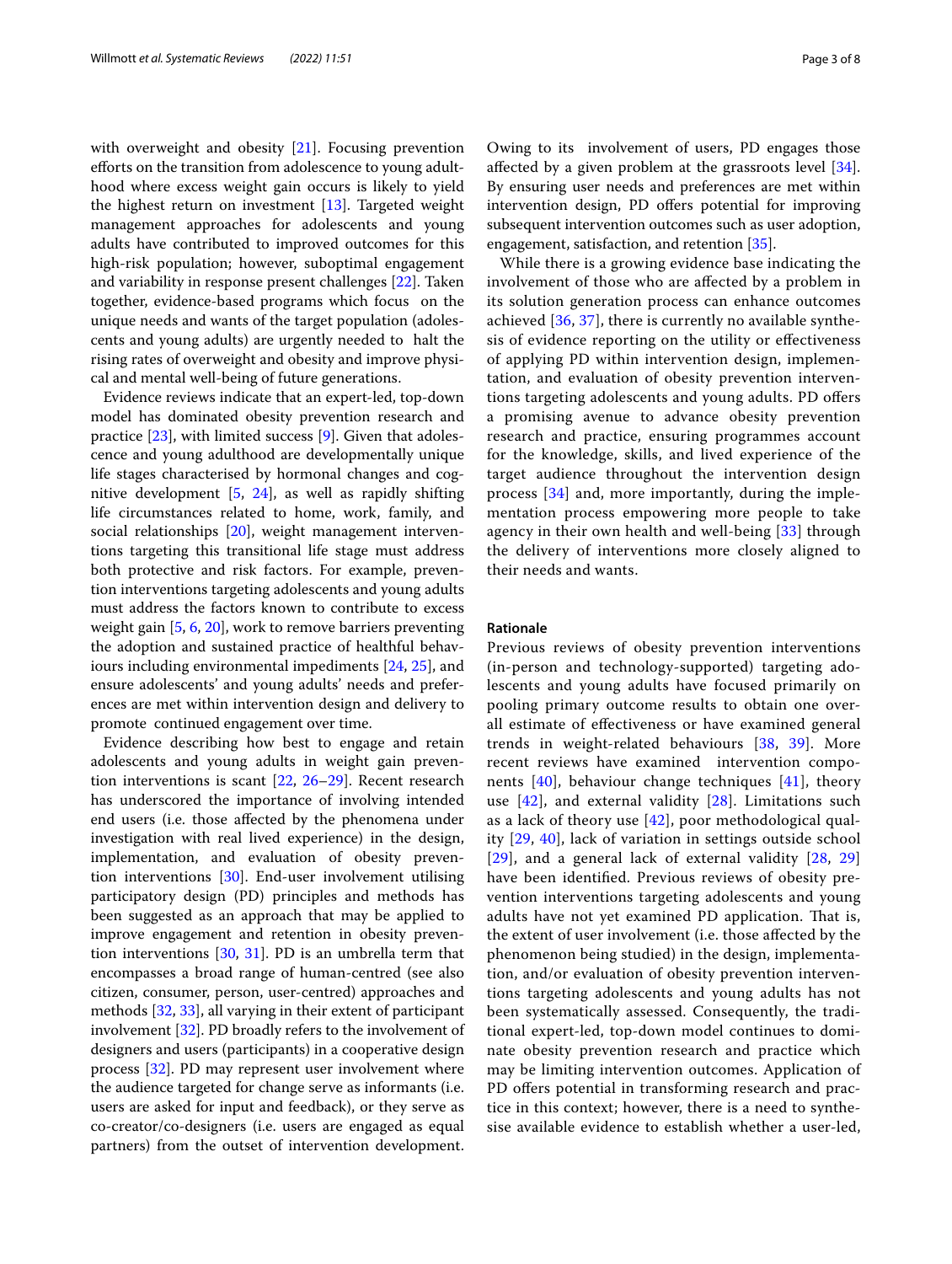bottom-up approach elicits better results than the traditional expert-led, top-down approach.

# **Research aim and questions**

This mixed-methods systematic scoping review aims to locate, integrate, and synthesise available evidence on PD application in obesity prevention targeting adolescents and young adults. The review will address the following research questions:

- RQ1: How is PD defned in obesity prevention interventions targeting adolescents and young adults?
- RQ2: To what extent is PD applied in obesity preventions interventions targeting adolescents and young adults?
- RQ3a: How is the utility of PD evaluated in obesity preventions interventions targeting adolescents and young adults?
- RQ3b: What is the utility of PD application in obesity prevention interventions targeting adolescents and young adults?

# **Methods**

This mixed-methods systematic scoping review protocol adheres to the Preferred Reporting Items for Systematic Review and Meta-Analysis Protocols (PRISMA-P) guidelines (Supplementary File [1](#page-5-14)) [[43,](#page-6-27) [44](#page-6-28)] and is informed by the PRISMA extension for scoping reviews (PRISMA-ScR) [[45\]](#page-6-29). Scoping reviews are useful for identifying and mapping available evidence, clarifying key concepts and defnitions, elucidating key characteristics or factors, and revealing gaps in knowledge  $[46]$ . The review will comprise a systematic literature search, eligibility screening, data extraction, quality assessment, and data analysis using an iterative narrative evidence synthesis approach. The protocol has been registered with the PROSPERO database of systematic reviews [[47](#page-6-31)].

# **Eligibility criteria**

Eligible studies will include peer-reviewed literature published in English, reporting PD application in obesity prevention interventions (including intervention development, implementation, and/or evaluation) targeting adolescents and young adults (aged 10–35 years). Qualitative, quantitative, and mixed methods research designs will be included. No restriction will be placed on the geographical location of studies or date of publication.

For the purposes of the present review, PD will refer to any approach that engages users (participants) in the

design, implementation, and/or evaluation of an obesity prevention intervention [\[32](#page-6-15)]. To be included, studies must clearly report application of PD or a closely related approach. Partnership-based programs not involving users will be excluded. Obesity prevention is defned as the prevention of weight gain via the maintenance of a healthy body weight and/or the reversal of small gains to maintain a healthy body weight [\[48](#page-6-32)]. Studies will only be included if they are explicitly focused on obesity prevention via behavioural modifcation. Studies evaluating weight loss or weight loss maintenance interventions with mean participant  $BMI > 30 \text{ kg/m}^2$  will be excluded.

Adolescence is defned as individuals in the 10–19 years age group [[49\]](#page-6-33), and young adulthood is defned as the  $18-34$  years age group  $[50]$  $[50]$ . Thus, an age range of 10–35 years will be applied to the inclusion criteria. Studies where the population age overlaps with this criterion will be included if most (% of total sample) participants fall within the 10–35 age range. Studies that do not report an age range, the mean age of the sample, or the percentage of the sample within a given age range will be excluded. Studies involving clinical populations with existing health complications, core morbidities, or are pregnant will be excluded.

# **Search strategy and information sources**

The systematic search strategy is structured according to the SPIDER (sample, phenomenon of interest, design, evaluation, research type) tool  $[51]$  $[51]$ ; see Supplementary File [2](#page-5-15). Search terms are combined using Boolean operators. A sample search strategy for MEDLINE (Ovid) is provided in Supplementary File [2](#page-5-15). A combination of databases is used to reliably retrieve available evidence [[52\]](#page-6-36): EBSCO, Ovid, ProQuest, Scopus, Web of Science, EMBASE, and Cochrane Library (see Supplementary File [2\)](#page-5-15). Databases will be systematically searched from inception (1990 onwards). The reference lists of all included papers will be searched to identify additional studies for inclusion (backward search), and Google Scholar will be used to screen papers citing included studies (forward search) for potential inclusion. Previously published systematic reviews [\[41,](#page-6-24) [42](#page-6-25), [53\]](#page-6-37) will also be hand searched for potentially eligible studies and check search sensitivity.

# **Data management and selection process**

A search log will be maintained to record the databases, keywords used, and results of each systematic database search. All records retrieved from the systematic search will be downloaded to EndNote Version X8, duplicates will be removed, and the remaining studies will be assessed for eligibility by two independent reviewers. The results will be categorised by title and abstract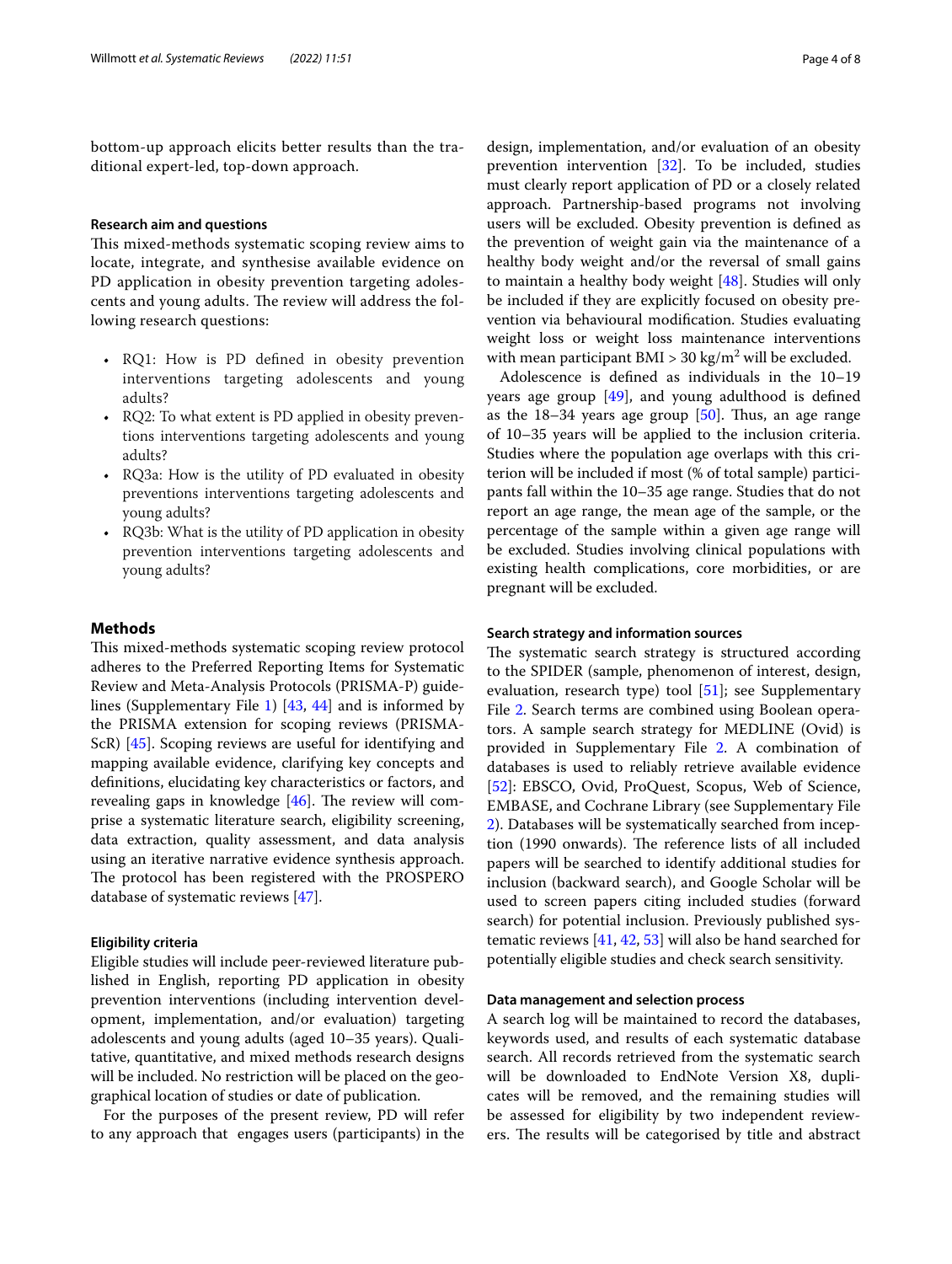into the following: (i) papers appearing to meet study selection criteria, (ii) papers that should be retrieved for full-text examination, and (iii) excluded papers. The full text of potentially relevant papers will then be obtained and assessed for inclusion by two independent reviewers. At all stages, any discrepancies will be discussed and resolved via consensus with a third independent reviewer. A PRISMA flow chart [[54,](#page-6-38) [55](#page-6-39)] will be produced to articulate the study selection process.

# **Data collection process**

A PRISMA-informed data extraction Excel spreadsheet will be used for abstracting study characteristics. Data will include study details (author, year of publication, and country), research type (qualitative, quantitative, or mixed methods), sample (sample size, characteristics, setting, retention, and blinding), data collection methods (including PD application), evaluation details (including PD measures and outcomes), and key fndings and conclusions. Summary tables will be independently reviewed for accuracy and relevance in line with the MATE taxonomy of PD application [\[56](#page-6-40)].

## **Quality appraisal/risk of bias assessment**

The quality of included studies will be assessed using the Mixed-Methods Appraisal Tool (MMAT) [\[57](#page-6-41), [58\]](#page-6-42). Although a variety of critical appraisal tools exist including for randomised controlled trials, non-randomised studies, and qualitative research, MMAT allows for the concurrent evaluation of methodological quality across mixed-methods research designs including mixed, qualitative, and quantitative research designs. MMAT was developed to address the challenges of critical appraisal in mixed methods systematic reviews and has been shown to be a comprehensive, useful, and reliable appraisal tool [\[59](#page-7-0)]. For each included study, the methodological quality can be described using the corresponding MMAT criteria, and where appropriate, an overall quality score can be calculated. Two independent reviewers will assess the quality of included studies using MMAT, with a third independent reviewer to be used in case of any discrepancies.

# **Data analysis and synthesis**

Data will be inductively analysed by two independent reviewers using an iterative narrative evidence synthesis approach permitting a more nuanced and fne-grained examination of included studies. In accordance with the stated research questions, the focus of the initial round of inductive analysis will be (1) PD defnitions, (2) extent of PD application, and (3) utility of PD in terms of process and/or outcome evaluation. The second round of inductive analysis will focus on the extent of PD application. Extent of PD application will be integrated and synthesised in terms of who was involved, when they were involved, and how and why they were involved. A similar approach has been used previously [\[60\]](#page-7-1). Further thematic analyses will be conducted according to the MATE taxonomy [[56\]](#page-6-40) and the United Kingdom Medical Research Council (UK MRC's) key functions of process evaluations  $[61]$  $[61]$ . The MATE taxonomy classifies PD application in terms of methodology, agent of change, training, and engagement. The MRC describes three functions of process evaluations: implementation, mechanisms of impact, and context. Applying both frameworks in the evidence synthesis is intended to provide a more complete picture of PD application. Exploratory analyses will be conducted to assess any potential associations between PD application and efectiveness across key outcomes (weight, physical activity, sedentary time, nutrition and dietary habit, mental health, and sleep) reported within intervention evaluations.

# **Discussion**

Despite substantial investments in health and medical research, insufficient progress has been made toward halting rising rates of overweight and obesity. Combatting the growing burden of overweight and obesity will require innovative methodologies that lead to the wide-scale engagement of people who are most at risk of excess weight gain. To improve engagement and retention within obesity prevention interventions, researchers and practitioners should consider the utility in complementing the traditional expertled, top-down model of obesity prevention with more collaborative, creative, and collective approaches that actively involve participants in intervention design, implementation, and/or evaluation. PD approaches, such as co-design, have the potential to deliver bottom-up solutions that people value and will voluntarily engage with over time. Moreover, PD provides scope for the involvement of both users and stakeholders in intervention design, implementation, and/or evaluation, thereby ensuring diverse voices are heard and refected in solutions. While many approaches fall under the umbrella term of PD, all are underpinned by a core philosophy of inclusivity, recognising the value of engaging intended benefciaries, users, and stakeholders in the process to arrive at a solution (i.e. an intervention) [\[33](#page-6-16)]. PD application has the potential to enhance intervention efectiveness by creating greater congruence between evidence-based practice and user need fulflment within interventions. Consideration of user needs and preferences through PD is purported to optimise intervention outcomes, including user adop-tion, engagement, satisfaction, and retention [[35\]](#page-6-18). Thus,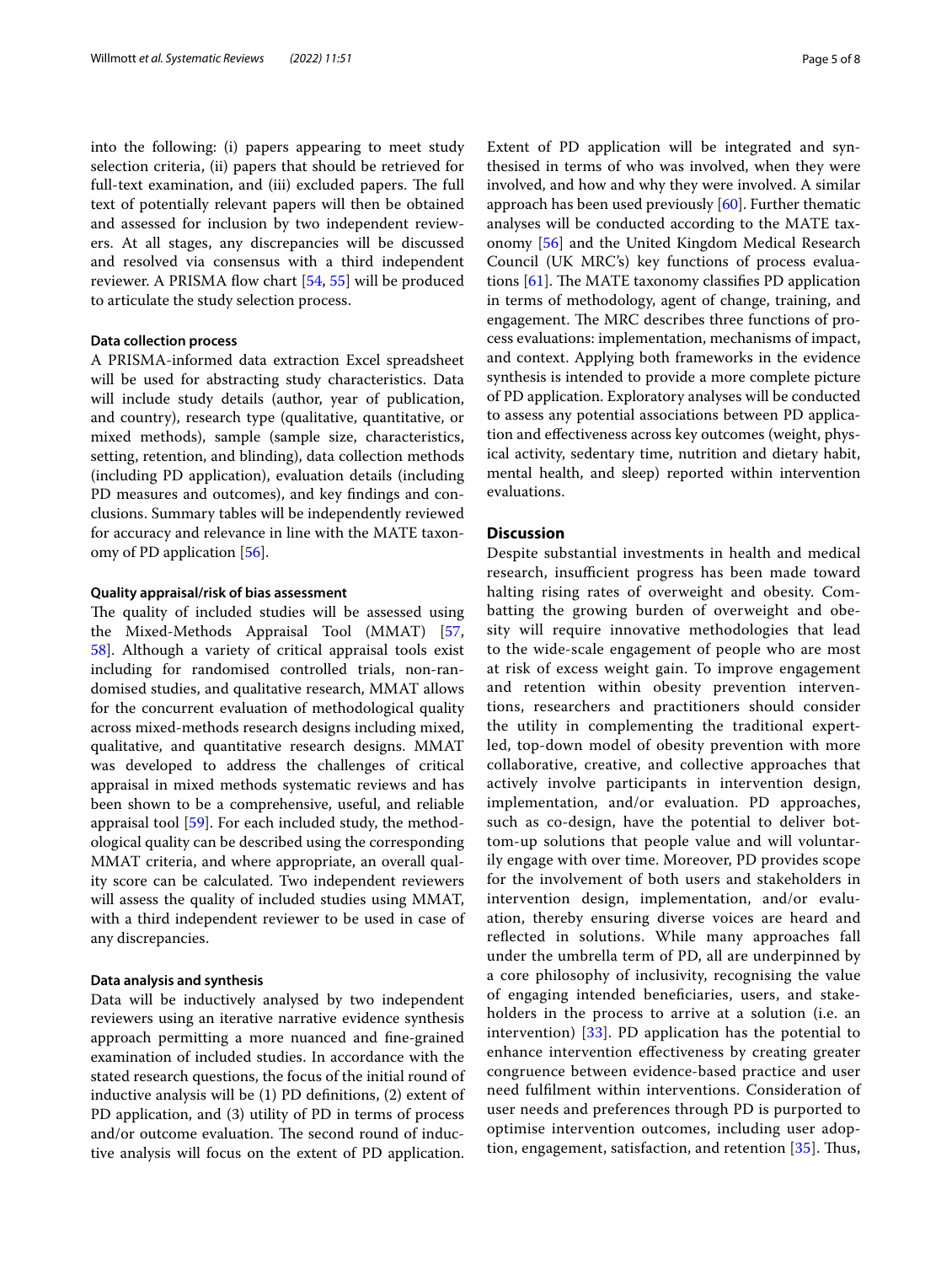the benefts of user involvement may extend beyond intervention efectiveness to include empowering people (allowing individuals and groups to be actively involved), democratising intervention design (imparting control over processes and outcomes to users), and promoting greater diversity (and equality) in intervention design [\[32](#page-6-15), [34](#page-6-17)[–36](#page-6-19)].

This mixed-methods systematic scoping review will locate and synthesise available evidence on PD application in obesity prevention targeting adolescents and young adults. Specifcally, the review will classify and describe PD application, identify the extent of PD application reported within peer-reviewed literature, establish whether user involvement is assessed in process and/or outcomes evaluations, and explore whether the utility of PD application is associated with intervention effectiveness. In short, this review will provide valuable insight into which PD approaches are most often used; how they are implemented and incorporated into intervention design, implementation, and/or evaluation; and how the utility of PD is being measured or not. Moreover, an appraisal of study quality will be evaluated. Review fndings will be used to formulate PD guidance for future obesity prevention efforts targeting adolescents and young adults and provide recommendations based on best practice.

#### **Abbreviations**

MATE: Methodology, agent of change, training, and engagement; PD: Participatory design; PRISMA-P: Preferred Reporting Items for Systematic Review and Meta-Analysis Protocols; PRISMA-ScR: PRISMA Extension for Scoping Reviews; SPIDER: Sample, phenomenon of interest, design, evaluation, research type; UK MRC: United Kingdom Medical Research Council.

# **Supplementary Information**

The online version contains supplementary material available at [https://doi.](https://doi.org/10.1186/s13643-022-01900-z) [org/10.1186/s13643-022-01900-z.](https://doi.org/10.1186/s13643-022-01900-z)

<span id="page-5-15"></span><span id="page-5-14"></span>**Additional fle 1.** PRISMA-P Checklist (2015): Recommended Items to Address in a Systematic Review Protocol.

**Additional fle 2.** Systematic Search Strategy and Example Results.

#### **Authors' contributions**

TJW conceived and designed the review protocol and will be responsible for its execution. AM, EL, SRT, JC, LV, LW, and LB provided critical feedback on the review protocol and will provide support with literature searches, eligibility screening, data extraction and analysis, and reporting. All authors have read and approved the review protocol prior to submission.

#### **Funding**

At the time of writing, TJW's salary was funded by a Griffith University Postdoctoral Fellowship, with support from Grifth Business School and Social Marketing @ Grifth. LB's salary is supported by a National Health and Medical Research Council Fellowship (APP 1173496).

#### **Availability of data and materials**

Data will be published with the review.

# **Declarations**

**Ethics approval and consent to participate** Not applicable

**Consent for publication**

Not applicable

# **Competing interests**

The authors declare that they have no competing interests.

# **Author details**

<sup>1</sup> Adelaide Business School, The University of Adelaide, 10 Pulteney Street, Adelaide, South Australia 5005, Australia. <sup>2</sup> Social Marketing @ Griffith, Griffith Business School, Grifth University, 170 Kessels Road, Nathan, QLD 4111, Australia. <sup>3</sup> Nutrition and Dietetics, School of Health Sciences and Social Work, Griffith University, 1 Parklands Dr, Southport, QLD 4215, Australia. <sup>4</sup>Menzies Health Institute Queensland, School of Health Sciences and Social Work, Grif‑ fth University, Southport, Australia.

# Received: 15 August 2021 Accepted: 7 February 2022 Published online: 22 March 2022

## **References**

- <span id="page-5-0"></span>1. World Health Organisation. Obesity and overweight: World Health Organisation; 2020. Available from: [https://www.who.int/news-room/](https://www.who.int/news-room/fact-sheets/detail/obesity-and-overweight) [fact-sheets/detail/obesity-and-overweight](https://www.who.int/news-room/fact-sheets/detail/obesity-and-overweight)
- <span id="page-5-1"></span>2. Di Cesare M, Bentham J, Danaei G, Lu Y, Bixby H, Riley LM, et al. Trends in adult body-mass index in 200 countries from 1975 to 2014: a pooled analysis of 1698 population-based measurement studies with 19.2 million participants. Lancet. 2016;387(10026):1377–96.
- <span id="page-5-2"></span>3. Wang YC, McPherson K, Marsh T, Gortmaker SL, Brown M. Obesity 2 Health and economic burden of the projected obesity trends in the USA and the UK. Lancet. 2011;378(9793):815–25.
- <span id="page-5-3"></span>4. Flegal KM, Kit BK, Orpana H, Graubard BI, Association of all-cause mortality with overweight and obesity using standard body mass index categories: a systematic review and meta-analysis. JAMA. 2013;309(1):71–82.
- <span id="page-5-13"></span>5. Kansra AR, Lakkunarajah S, Jay MS. Childhood and adolescent obesity: a review. Front Pediatr. 2021;8:581461.
- <span id="page-5-4"></span>6. Dietz WH. Obesity and excessive weight gain in young adults: new targets for prevention. JAMA. 2017;318(3):241–2.
- <span id="page-5-5"></span>7. Lightwood J, Bibbins-Domingo K, Coxson P, Wang YC, Williams L, Goldman L. Forecasting the future economic burden of current adolescent overweight: an estimate of the coronary heart disease policy model. Am J Public Health. 2009;99(12):2230–7.
- <span id="page-5-6"></span>8. Ng M, Fleming T, Robinson M, Thomson B, Graetz N, Margono C, et al. Global, regional, and national prevalence of overweight and obesity in children and adults during 1980–2013: a systematic analysis for the Global Burden of Disease Study 2013. Lancet. 2014;384(9945):766–81.
- <span id="page-5-7"></span>9. Roberto CA, Swinburn B, Hawkes C, Huang TTK, Costa SA, Ashe M, et al. Patchy progress on obesity prevention: emerging examples, entrenched barriers, and new thinking. Lancet. 2015;385(9985):2400–9.
- <span id="page-5-8"></span>10. Kouris-Blazos A, Wahlqvist ML. Health economics of weight management: evidence and cost. Asia Pac J Clin Nutr. 2007;16(S1):329–38.
- <span id="page-5-9"></span>11. Jackson H, Shiell A. Preventive health: how much does Australia spend and is it enough? Canberra: Foundation for Alcohol Research and Education; 2017. Retrieved from: [https://fare.org.au/wp-content/uploads/Preve](https://fare.org.au/wp-content/uploads/Preventive-health-How-much-does-Australia-spend-and-is-it-enough_FINAL.pdf) [ntive-health-How-much-does-Australia-spend-and-is-it-enough\\_FINAL.](https://fare.org.au/wp-content/uploads/Preventive-health-How-much-does-Australia-spend-and-is-it-enough_FINAL.pdf) [pdf.](https://fare.org.au/wp-content/uploads/Preventive-health-How-much-does-Australia-spend-and-is-it-enough_FINAL.pdf)
- <span id="page-5-10"></span>12. Yates J, Murphy C. A cost benefit analysis of weight management strategies. Asia Pac J Clin Nutr. 2006;15(1):74–9.
- <span id="page-5-11"></span>13. OECD. Heavy Burden of Obesity: the Economics of Prevention 2019 [Available from: https://www.oecd.org/health/health-systems/Heavy-bur[den-of-obesity-Policy-Brief-2019.pdf](https://www.oecd.org/health/health-systems/Heavy-burden-of-obesity-Policy-Brief-2019.pdf).
- <span id="page-5-12"></span>14. Ananthapavan J, Sacks G, Brown V, Moodie M, Nguyen P, Veerman L, et al. Priority-setting for obesity prevention—the assessing cost-efectiveness of obesity prevention policies in Australia (ACE-Obesity Policy) study. PLoS One. 2020;15(6):e0234804-e.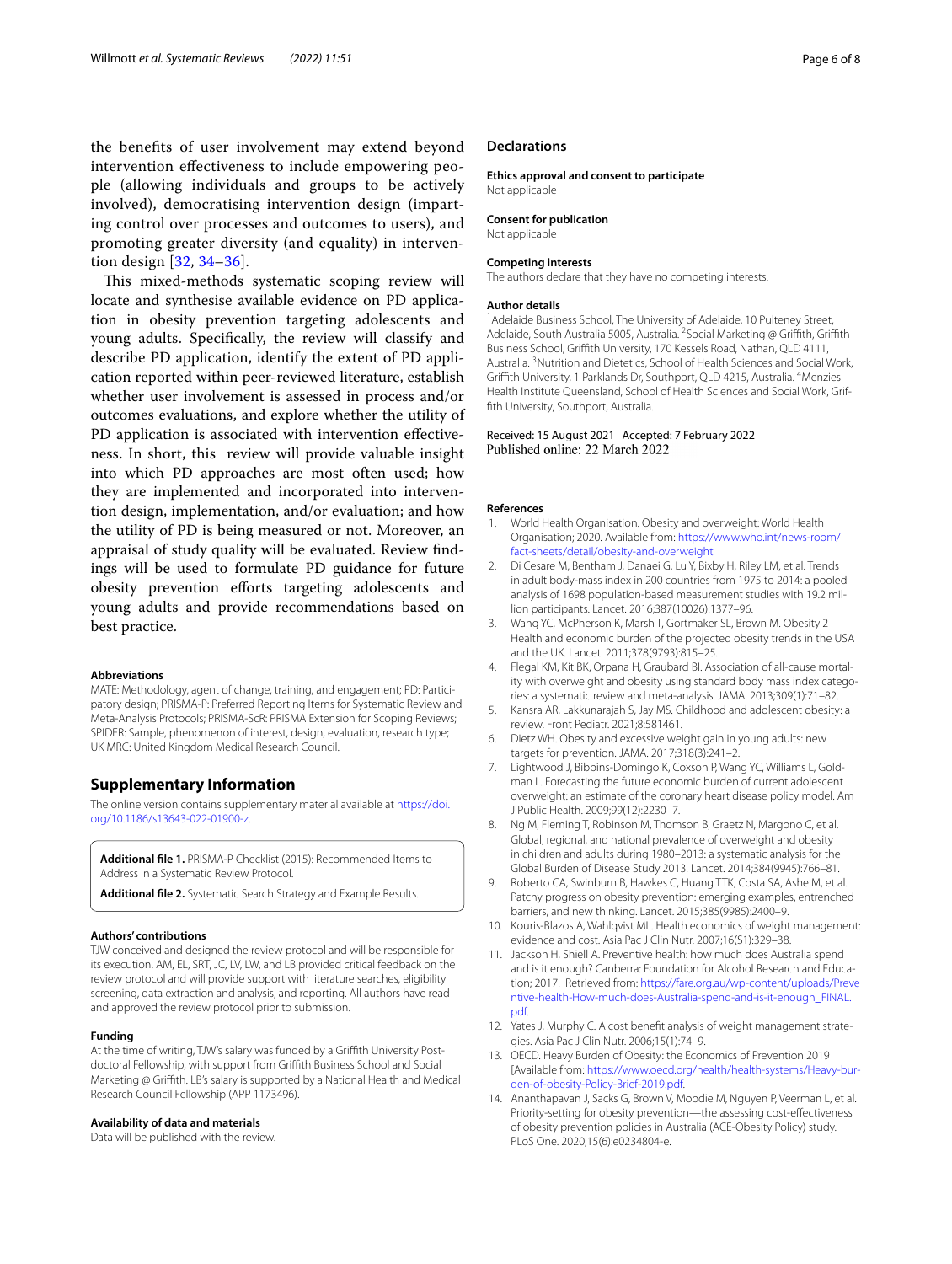- <span id="page-6-0"></span>15. Zheng Y, Manson JE, Yuan C, Liang MH, Grodstein F, Stampfer MJ, et al. Associations of weight gain from early to middle adulthood with major health outcomes later in life. JAMA. 2017;318(3):255–69.
- <span id="page-6-1"></span>16. Nelson Story M, Larson NI, Neumark-Sztainer D, Lytle LA. Emerging Adulthood and College-aged Youth: An Overlooked Age for Weight-related Behavior Change. Obesity (Silver Spring, Md.), 2008;16(10):2205–11. https://doi.org/10.1038/oby.2008.365.
- <span id="page-6-2"></span>17. Chen C, Ye Y, Zhang Y, Pan X F, Pan A. Weight change across adulthood in relation to all cause and cause specifc mortality: prospective cohort study. BMJ. 2019;367.
- <span id="page-6-3"></span>18. Neumark-Sztainer D, Wall MM, Chen C, Larson NI, Christoph MJ, Sherwood NE. Eating, activity, and weight-related problems from adolescence to adulthood. Am J Prev Med. 2018;55(2):133–41. [https://doi.org/10.](https://doi.org/10.1016/j.amepre.2018.04.032) [1016/j.amepre.2018.04.032.](https://doi.org/10.1016/j.amepre.2018.04.032)
- <span id="page-6-4"></span>19. Khan A, Lee E, Rosenbaum S, Khan SR, Tremblay MS. Dose-dependent and joint associations between screen time, physical activity, and mental wellbeing in adolescents: an international observational study. Lancet Child Adoles Health. 2021; In press.
- <span id="page-6-5"></span>20. Nelson MC, Story M, Larson NI, Neumark-Sztainer D, Lytle LA. Emerging adulthood and college-aged youth: an overlooked age for weight-related behavior change. Obesity. 2008;16(10):2205–11.
- <span id="page-6-6"></span>21. Forouzanfar MH, Biryukov S, Brauer M, Casey D, Delwiche K, Frostad JJ, et al. Global, regional, and national comparative risk assessment of 79 behavioural, environmental and occupational, and metabolic risks or clusters of risks in 188 countries, 1990–2013: a systematic analysis for the Global Burden of Disease Study 2013. Lancet. 2015;386(10010):2287–323.
- <span id="page-6-7"></span>22. Lanoye A, Brown KL, LaRose JG. The transition into young adulthood: a critical period for weight control. Curr Diab Rep. 2017;17(11):1–14.
- <span id="page-6-8"></span>23. McGlashan J, Hayward J, Brown A, Owen B, Millar L, Johnstone M, et al. Comparing complex perspectives on obesity drivers: actiondriven communities and evidence-oriented experts. Obes Sci Pract. 2018;4(6):575–81.
- <span id="page-6-9"></span>24. Peper JS, Dahl RE. The teenage brain: surging hormones—brain-behavior interactions during puberty. Curr Dir Psychol Sci. 2013;22(2):134–9.
- <span id="page-6-10"></span>25. Greaney ML, Less FD, White AA, Dayton SF, Riebe D, Blissmer B, et al. College students' barriers and enablers for healthful weight management: a qualitative study. J Nutr Educ Behav. 2009;41(4):281–6.
- <span id="page-6-11"></span>26. Lam E, Partridge SR, Allman-Farinelli M. Strategies for successful recruitment of young adults to healthy lifestyle programmes for the prevention of weight gain: a systematic review. Obes Rev. 2016;17(2):178–200.
- 27. Cui Z, Seburg EM, Sherwood NE, Faith MS, Ward DS. Recruitment and retention in obesity prevention and treatment trials targeting minority or low-income children: a review of the clinical trials registration database. Trials. 2015;16(1):564.
- <span id="page-6-26"></span>28. Partridge SR, Juan SJH, McGeechan K, Bauman A, Allman-Farinelli M. Poor quality of external validity reporting limits generalizability of overweight and/or obesity lifestyle prevention interventions in young adults: a systematic review. Obes Rev. 2015;16(1):13–31.
- <span id="page-6-12"></span>29. Hayba N, Rissel C, Allman FM. Efectiveness of lifestyle interventions in preventing harmful weight gain among adolescents: a systematic review of systematic reviews. Obes Rev. 2021;22(2):e13109-n/a.
- <span id="page-6-13"></span>30. Partridge SR, Redfern J. Strategies to engage adolescents in digital health interventions for obesity prevention and management. Healthcare. 2018;6(3):70.
- <span id="page-6-14"></span>31. Gokee-LaRose J, Gorin AA, Raynor HA, Laska MN, Jeffery RW, Levy RL, et al. Are standard behavioral weight loss programs effective for young adults? Int J Obes. 2009;33(12):1374–80.
- <span id="page-6-15"></span>32. Halskov K, Hansen NB. The diversity of participatory design research practice at PDC 2002–2012. Int J Human-Comput Stud. 2015;74:81–92.
- <span id="page-6-16"></span>33. Cargo M, Mercer SL. The value and challenges of participatory research: strengthening its practice. Annu Rev Public Health. 2008;29(1):325–50.
- <span id="page-6-17"></span>34. Skinner H. Action Research. In: Kubacki K, Rundle-Thiele S, editors. Formative research in social marketing: innovative methods to gain consumer insights. Singapore: Springer Singapore; 2017. p. 11–31.
- <span id="page-6-18"></span>35. DeSmet A, Thompson D, Baranowski T, Palmeira A, Verloigne M, De Bourdeaudhuij I. Is participatory design associated with the efectiveness of serious digital games for healthy lifestyle promotion? A meta-analysis. J Med Internet Res. 2016;18(4):e94.
- <span id="page-6-19"></span>36. Frauenberger C, Good J, Fitzpatrick G, Iversen OS. In pursuit of rigour and accountability in participatory design. Int J Human-Comput Stud. 2015;74:93–106.
- <span id="page-6-20"></span>37. Matheson GO, Pacione C, Shultz RK, Klügl M. Leveraging human-centered design in chronic disease prevention. Am J Prev Med. 2015;48(4):472–9.
- <span id="page-6-21"></span>38. Hebden L, Chey T, Allman-Farinelli M. Lifestyle intervention for preventing weight gain in young adults: a systematic review and meta-analysis of RCTs. Obes Rev. 2012;13(8):692–710.
- <span id="page-6-22"></span>39. Oosterveen E, Tzelepis F, Ashton L, Hutchesson MJ. A systematic review of eHealth behavioral interventions targeting smoking, nutrition, alcohol, physical activity and/or obesity for young adults. Prev Med. 2017;99:197–206.
- <span id="page-6-23"></span>40. Willmott TJ, Pang B, Rundle-Thiele S, Badejo A. Weight management in young adults: systematic review of electronic health intervention components and outcomes. J Med Internet Res. 2019;21(2):e10265.
- <span id="page-6-24"></span>41. Ashton LM, Sharkey T, Whatnall MC, Haslam RL, Bezzina A, Aguiar EJ, et al. Which behaviour change techniques within interventions to prevent weight gain and/or initiate weight loss improve adiposity outcomes in young adults? A systematic review and meta-analysis of randomized controlled trials. Obes Rev. 2020;21(6):e13009-n/a.
- <span id="page-6-25"></span>42. Willmott T, Pang B, Rundle-Thiele S, Badejo A. Reported theory use in electronic health weight management interventions targeting young adults: a systematic review. Health Psychol Rev. 2019;13(3):295–317.
- <span id="page-6-27"></span>43. Shamseer L, Moher D, Clarke M, Ghersi D, Liberati A, Petticrew M, et al. Preferred reporting items for systematic review and meta-analysis protocols (PRISMA-P) 2015: elaboration and explanation. BMJ. 2015;349(jan02 1):g7647-g.
- <span id="page-6-28"></span>44. Moher D, Shamseer L, Clarke M, Ghersi D, Liberati A, Petticrew M, et al. Preferred reporting items for systematic review and meta-analysis protocols (PRISMA-P) 2015 statement. Systematic Rev. 2015;4(1):148–60.
- <span id="page-6-29"></span>45. Tricco. PRISMA extension for scoping reviews (PRISMA-ScR): checklist and explanation. Annals of Internal Medicine. 2018;169(7). [https://doi.org/10.](https://doi.org/10.7326/M18-0850) [7326/M18-0850](https://doi.org/10.7326/M18-0850).
- <span id="page-6-30"></span>46. Munn Peters MDJ, Stern C, Tufanaru C, McArthur A, Aromataris E. Systematic review or scoping review? Guidance for authors when choosing between a systematic or scoping review approach. BMC Med Res Methodol. 2018;18(1):143–143. [https://doi.org/10.1186/s12874-018-0611-x.](https://doi.org/10.1186/s12874-018-0611-x)
- <span id="page-6-31"></span>47. Willmott TJ, Rundle-Thiele S, Carins J, Alieena Mathew, Luck E, Participatory design application in obesity prevention targeting young people: A mixed-methods systematic review. PROSPERO 2021 CRD42021268240. Available from: [https://www.crd.york.ac.uk/prospero/display\\_record.php?](https://www.crd.york.ac.uk/prospero/display_record.php?ID=CRD42021268240) ID=[CRD42021268240](https://www.crd.york.ac.uk/prospero/display_record.php?ID=CRD42021268240).
- <span id="page-6-32"></span>48. Gill T, King L, Webb K. Best options for promoting healthy weight and preventing weight gain in NSW 2005 [Available from: [https://sydney.edu.](https://sydney.edu.au/science/molecular_bioscience/cphn/pdfs/healthy_weight_report.pdf) [au/science/molecular\\_bioscience/cphn/pdfs/healthy\\_weight\\_report.pdf](https://sydney.edu.au/science/molecular_bioscience/cphn/pdfs/healthy_weight_report.pdf).
- <span id="page-6-33"></span>49. WHO. Adolescent health 2021 [Available from: [https://www.who.int/](https://www.who.int/southeastasia/health-topics/adolescent-health) [southeastasia/health-topics/adolescent-health.](https://www.who.int/southeastasia/health-topics/adolescent-health)
- <span id="page-6-34"></span>50. ABS. Young adults: then and now 2013 [Available from: [https://www.abs.](https://www.abs.gov.au/ausstats/abs@.nsf/lookup/4102.0main+features40april+2013) [gov.au/ausstats/abs@.nsf/lookup/4102.0main](https://www.abs.gov.au/ausstats/abs@.nsf/lookup/4102.0main+features40april+2013)+features40april+2013.
- <span id="page-6-35"></span>51. Cooke A, Smith D, Booth A. Beyond PICO: The SPIDER tool for qualitative evidence synthesis. Qual Health Res. 2012;22(10):1435–43.
- <span id="page-6-36"></span>52. Bramer WM, Rethlefsen ML, Kleijnen J, Franco OH. Optimal database combinations for literature searches in systematic reviews: a prospective exploratory study. Syst Rev. 2017;6(1):245–12.
- <span id="page-6-37"></span>53. Haire-Joshu, Morshed, A. B., Phad, A., Johnston, S., & Tabak, R. G. (n.d.). Applying RE-AIM to Evaluate the External Validity of Weight Gain Prevention Interventions in Young Adults: A Systematic Review. J Public Health Manag Pract. 27(2):154–65. [https://doi.org/10.1097/PHH.0000000000](https://doi.org/10.1097/PHH.0000000000001159) [001159.](https://doi.org/10.1097/PHH.0000000000001159)
- <span id="page-6-38"></span>54. Liberati A, Altman DG, Tetzlaf J, Mulrow C, Gøtzsche PC, Ioannidis JPA, et al. The PRISMA statement for reporting systematic reviews and metaanalyses of studies that evaluate health care interventions: explanation and elaboration. PLoS Med. 2009;6(7):e1000100-e.
- <span id="page-6-39"></span>55. Moher D, Liberati A, Tetzlaff J, Altman DG. Preferred reporting items for systematic reviews and meta-analyses: the PRISMA statement. BMJ. 2009;339(jul21 1):b2535-b.
- <span id="page-6-40"></span>56. Willmott TJ, Mathew A, Ruiz PS, Rundle-Thiele S. Participatory design application in youth sexual violence and abuse prevention: a mixed methods systematic review. Trauma Violence Abuse. 2022. (accepted 21/01/2022, in press).
- <span id="page-6-41"></span>57. Pluye P, Gagnon M, Grifths F, Johnson-Lafeur J. A scoring system for appraising mixed methods research, and concomitantly appraising qualitative, quantitative and mixed methods primary studies in mixed studies reviews. Int J Nurs Stud. 2009;46(4):529–46.
- <span id="page-6-42"></span>58. Pluye P, Robert E, Cargo M, Bartlett G, O'Cathain A, Grifths F, et al. Proposal: a mixed methods appraisal tool for systematic mixed studies reviews; 2011.